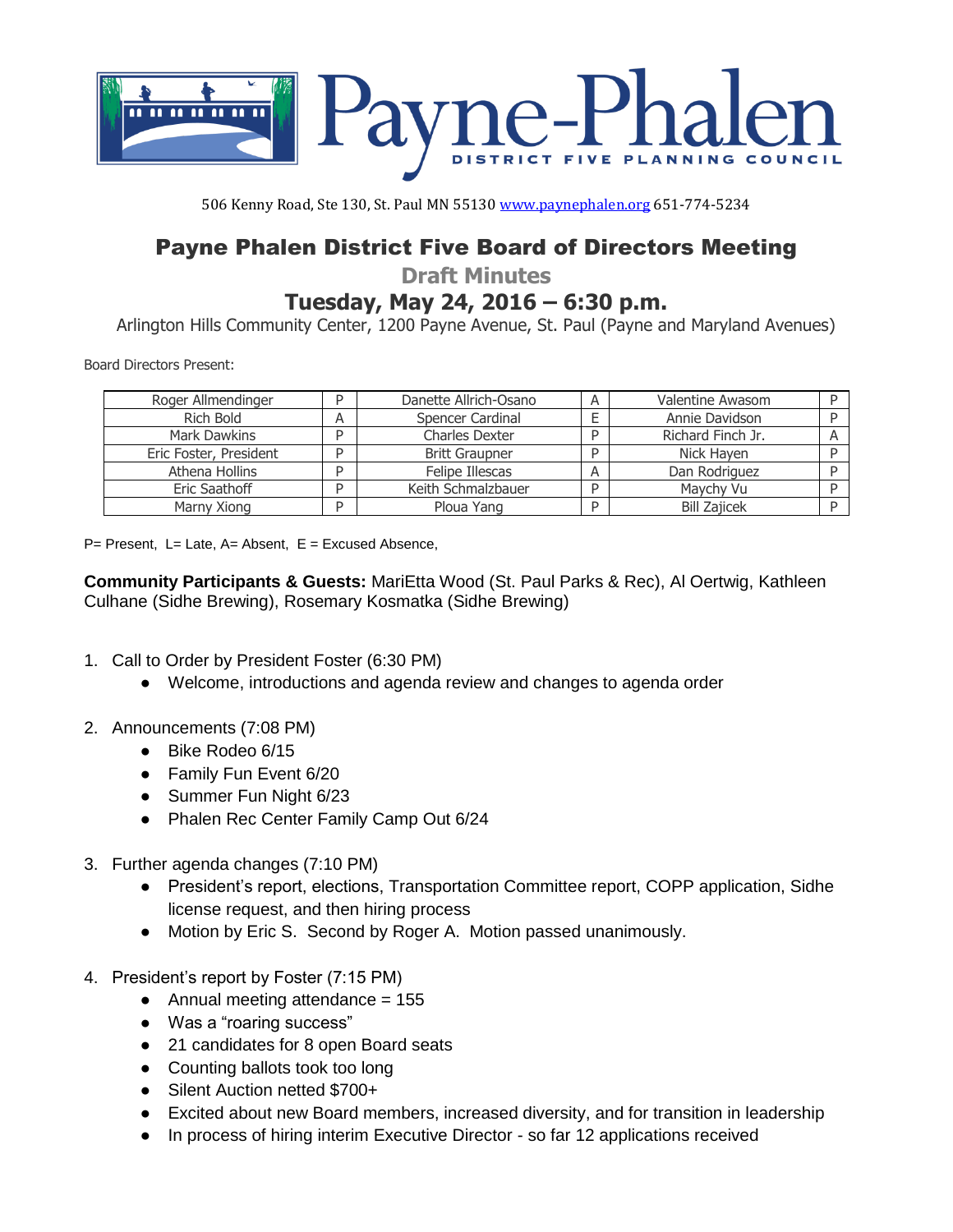- Explained standing committees: CPED, transportation, environmental, finance, and executive committee.
- 5. Executive Committee Elections (7:20 PM)
	- President: Eric Foster re-elected unanimously
	- Vice President: Britt Graupner elected by majority vote
	- Secretary: Nick Hayen elected unanimously
	- Treasurer: Annie M. Davidson elected by majority vote
	- At-Large Seats (3): Athena, Maychy, and Mark Dawkins elected by majority vote.
- 6. Finance Committee Report (7:47 PM)

Motion 1 to approve report

- Keith S. motioned to approve report.
- Mark Dawkins second.
- Motion passed unanimously.
- Motion 2 re status of line of credit and to update signatories
- Keith S. motioned to approve updates and ratify status
- Eric S. second.
- Motion passed unanimously.
- 7. Sidhe Brewing (7:50 PM)
	- Requests 1 day extension of liquor license for "Beers and Buses" event to be evidenced by a letter of support for the City of St. Paul.
	- Motion to approve by Eric Foster.
	- Second by Keith S.
	- Discussion
	- Motion passed by unanimous vote
- 8. Transportation Committee Update (7:56 PM)
	- Bike plan update for Edgerton. Supported by Transportation committee vote. St. Paul City Council unanimously approved. Now decision rests with Ramsey County Board.
	- Update on "Stop for Me" events at Maryland & Greenbrier and Arcade & Hyacinth. Goal = cultural change with respect to pedestrians.
	- Update on "Bike Lanes on Payne" initiative without removing parking. Support secured by PABA and D5 CPED committee. Transportation Committee to recommend 25 MPH speed change if bike lanes implemented. Proposal covers Payne Avenue between Phalen and Maryland. Motion to support Bike Lanes on Payne by Keith S. Second by Bill Z. Discussion. Motion passed unanimously.
- 9. Tabled COPP application discussion for another time
- 10. Update on Hiring Process for Interim Executive Director (8:15 PM)
	- Eric Foster seeks appointment of hiring committee to assist him in search.
	- Motion to appoint Roger, Mark, Eric, Athena, and Marny by Keith S. Second by Valentine. Motion passed unanimously.
- 11. Consent Agenda (8:17 PM)
	- Motion to approve consent agenda as amended to include April 2016 Board Minutes by Britt Graupner. Second by Marny. Motion passed unanimously.